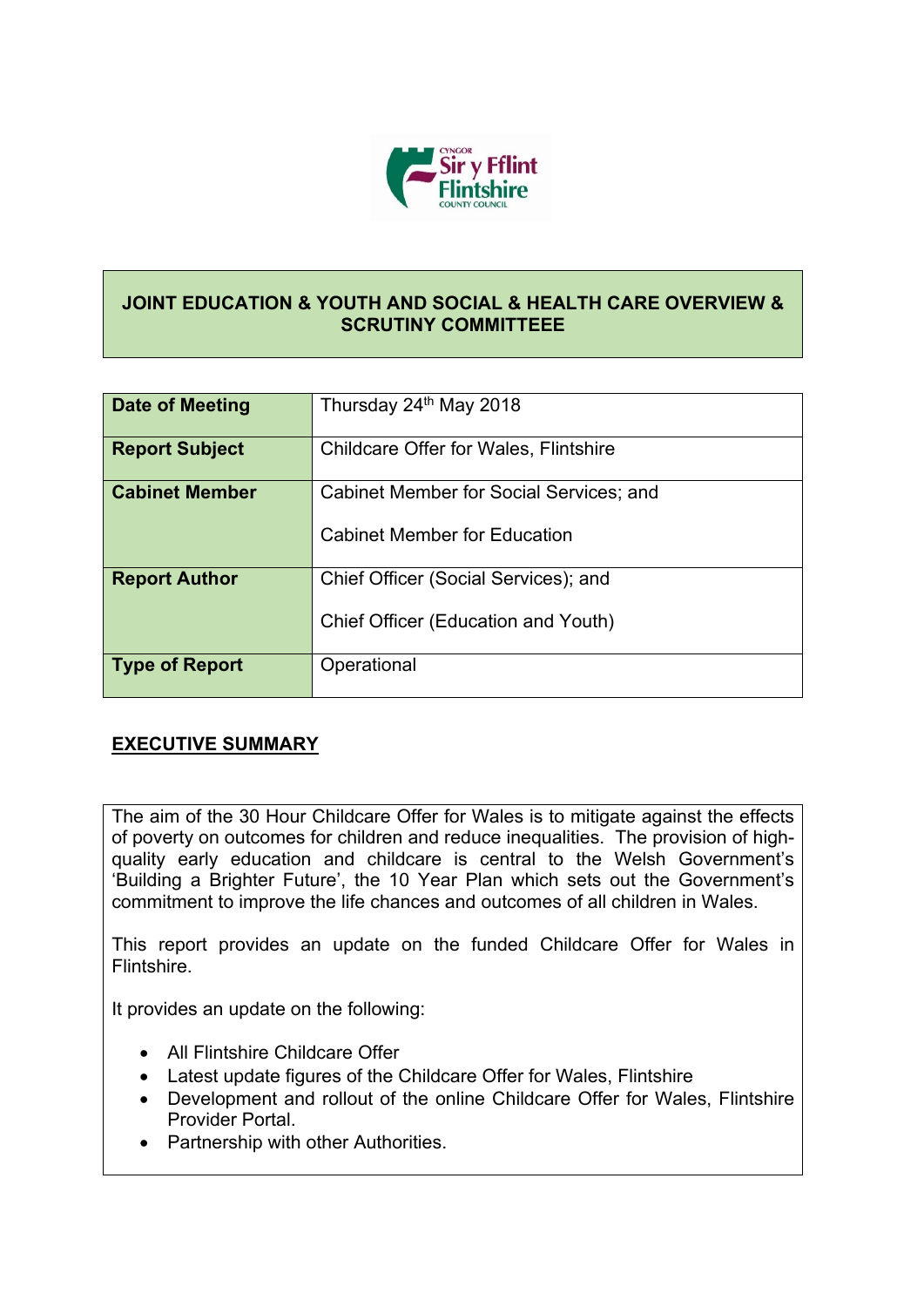| <b>RECOMMENDATIONS</b> |                                                                                                            |  |
|------------------------|------------------------------------------------------------------------------------------------------------|--|
|                        | Members scrutinise and endorse the progress made to full roll out of the<br>Childcare Offer in Flintshire. |  |
|                        | Members endorse the proposed cross-county delivery plan.                                                   |  |

## **REPORT DETAILS**

| 1.00 | <b>BACKGROUND</b>                                                                                                                                                                                                                                                                                                                                                                                                                                                                                                                                                                                                                                                                                                                   |
|------|-------------------------------------------------------------------------------------------------------------------------------------------------------------------------------------------------------------------------------------------------------------------------------------------------------------------------------------------------------------------------------------------------------------------------------------------------------------------------------------------------------------------------------------------------------------------------------------------------------------------------------------------------------------------------------------------------------------------------------------|
| 1.01 | The Welsh Government undertakes by the end of the current Welsh<br>Assembly in 2021 to provide working parents with up to 30 hours of<br>government-funded childcare and early education for 3 and 4 year olds for<br>up to 48 weeks of the year. This includes up to 9 weeks of up to 30 hours<br>funded childcare within the school holiday period, with the aim of<br>supporting families with quality, flexible and affordable care. It will also<br>support economic regeneration and reduce pressures on family income<br>and help parents to participate in work, reducing a family's risk of poverty.<br>It is also helping to sustain and remodel the childcare sector.                                                    |
| 1.02 | The development and delivery of the Offer is a joint partnership between<br>Early Years and Family Support (Social Services), Early Entitlement and<br>Nursery Provision (Education and Youth).                                                                                                                                                                                                                                                                                                                                                                                                                                                                                                                                     |
| 1.03 | The Offer supports the wellbeing of children through positive and rich<br>childhood experiences.                                                                                                                                                                                                                                                                                                                                                                                                                                                                                                                                                                                                                                    |
| 1.04 | Financially the Offer can make a real difference to a family, of up to £5,535<br>per annum. Many parents have confirmed a return to work or an increase<br>in working hours as a result of being in receipt of this Offer.                                                                                                                                                                                                                                                                                                                                                                                                                                                                                                          |
| 1.05 | Progress in Developing and Delivering the Childcare Offer for Wales,<br><b>Flintshire</b><br>Since September 2017, Flintshire has been working with Welsh<br>Government and six other local authorities across Wales to deliver the<br>childcare offer through a phased approach. The Offer was initially tested<br>within Bagillt, Broughton and Buckley as well as taking in a number of<br>wards that also offered the Flying Start programme. There were two<br>further expansions agreed with Welsh Government in November 2017 and<br>January 2018. In November, the Offer was expanded to the whole of<br>Holywell, Connah's Quay, and Flint and in January the areas of Higher<br>Kinnerton, Hope and Caergwrle were added. |
| 1.06 | In March it was agreed with Welsh Government that the Offer could be<br>rolled out to cover the whole of Flintshire from 1 May 2018. Applications<br>were opened from 9 April for a May start. This has resulted in<br>considerable take up across Flintshire. As of the 14 May 2018, the<br>number of applications received is 853. Also, 177 childcare providers<br>have registered to provide childcare through the Childcare Offer, with 31 of                                                                                                                                                                                                                                                                                  |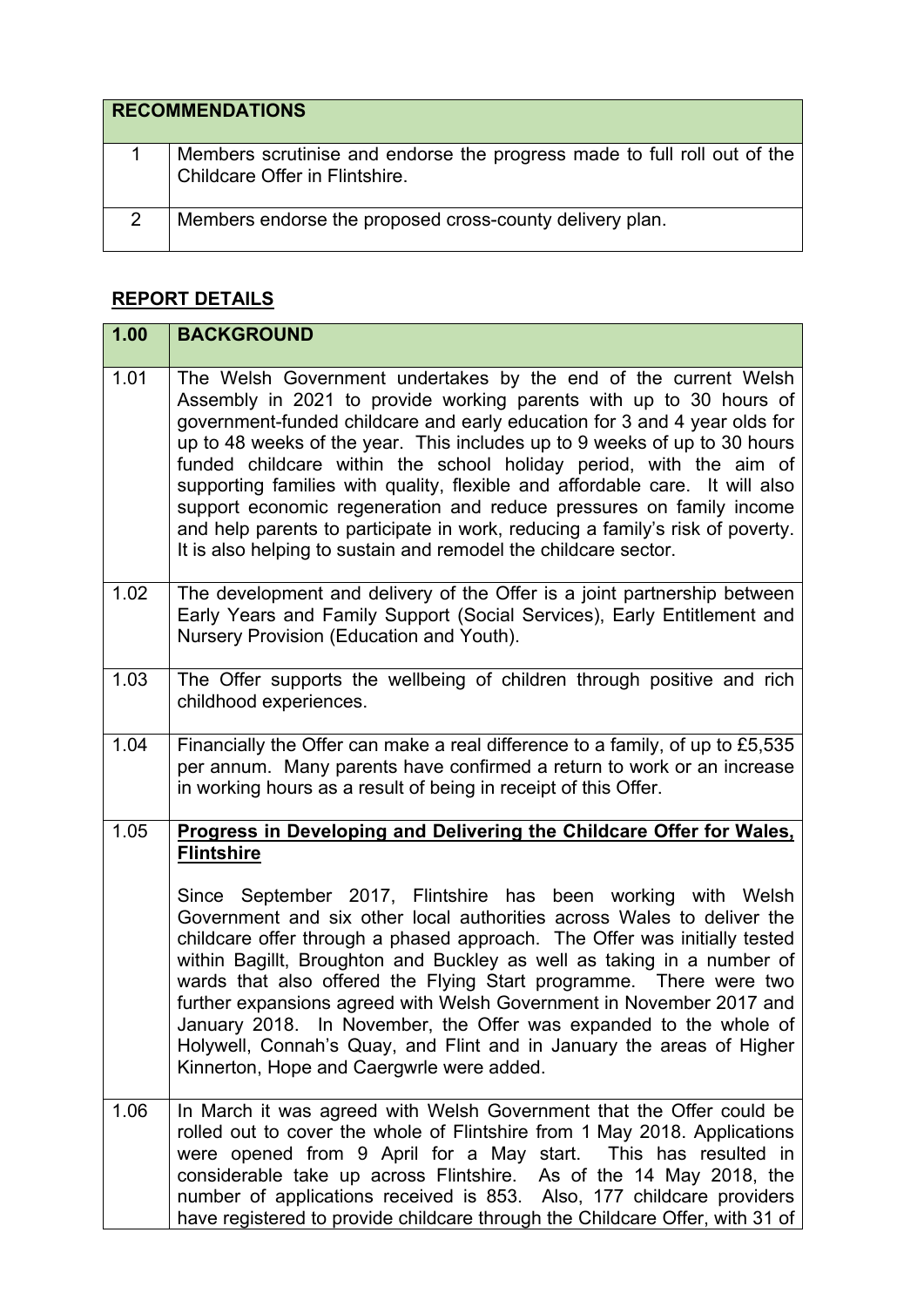|      | these providers based across local borders including Cheshire, Wrexham,<br>and Denbighshire.                                                                                                                                                                                                                                                                                                                                                                                                                                                                                                                                                                                                                                                                                                                                              |
|------|-------------------------------------------------------------------------------------------------------------------------------------------------------------------------------------------------------------------------------------------------------------------------------------------------------------------------------------------------------------------------------------------------------------------------------------------------------------------------------------------------------------------------------------------------------------------------------------------------------------------------------------------------------------------------------------------------------------------------------------------------------------------------------------------------------------------------------------------|
| 1.07 | To assist providers to administer the Offer, an online Childcare Offer<br>Provider Portal was launched April 2018. The Portal was developed in-<br>house between the Childcare Team and IT Services. The portal provides a<br>secure platform for completing and submitting claim forms and monitoring<br>information to the Childcare Offer Team and it also speeds up payment to<br>the provider. Positive feedback about the online portal from providers has<br>been received. Providers think the system is easy to use and helps them in<br>the management and administration of their setting. Payments are made<br>directly to settings based upon 'booked' hours. Submission of actual used<br>hours is provided at the end of the month to enable a comparison of used<br>hours against booked hours to ensure value for money. |
| 1.08 | The Welsh Government would like to expand the programme of early<br>implementation, enabling the testing of the offer in as many authorities as<br>possible before full roll-out.                                                                                                                                                                                                                                                                                                                                                                                                                                                                                                                                                                                                                                                         |
|      | One of the possibilities being explored is that Flintshire will be the 'delivery<br>authority' for the childcare offer on behalf of both Wrexham County<br>Borough Council and Denbighshire County Council. The Minister for<br>Children and Social Care has agreed this approach and Flintshire has<br>been asked to begin the formal arrangements to enable this to happen. It<br>is anticipated delivery will begin in parts of Wrexham from September 2018<br>and in parts of Denbighshire from April 2019. This will need to include<br>formal agreements between the authorities in line with internal processes.<br>A business case has been provided to Welsh Government which is<br>currently under consideration with an anticipated response in early June.                                                                    |
|      | Welsh Government has approached Flintshire to undertake this cross-<br>border role because of the success of its delivery of the Childcare Offer<br>and the very good systems that have been developed.                                                                                                                                                                                                                                                                                                                                                                                                                                                                                                                                                                                                                                   |
| 1.09 | Under the model proposed above Flintshire would be responsible for:<br>processing applications from parents across all three counties, determining<br>their eligibility, agreeing terms with childcare providers and processing<br>payments to them.                                                                                                                                                                                                                                                                                                                                                                                                                                                                                                                                                                                      |
|      | It will be necessary to further develop the IT systems to expand the<br>potential for other authorities to use the Flintshire developed system, with<br>appropriate service level agreements. Through partnership with IT<br>Services, three options have been provided to the Welsh Government for<br>consideration.                                                                                                                                                                                                                                                                                                                                                                                                                                                                                                                     |
|      | It is expected Wrexham and Denbighshire will be responsible for<br>publicising the offer to parents and childcare providers within their<br>communities, training their Family Information Service to deal with<br>enquiries on the offer and to provide Flintshire with any information<br>required. Separate grants will be provided to facilitate this when formal<br>arrangements are agreed between Flintshire, Wrexham and Denbighshire.                                                                                                                                                                                                                                                                                                                                                                                            |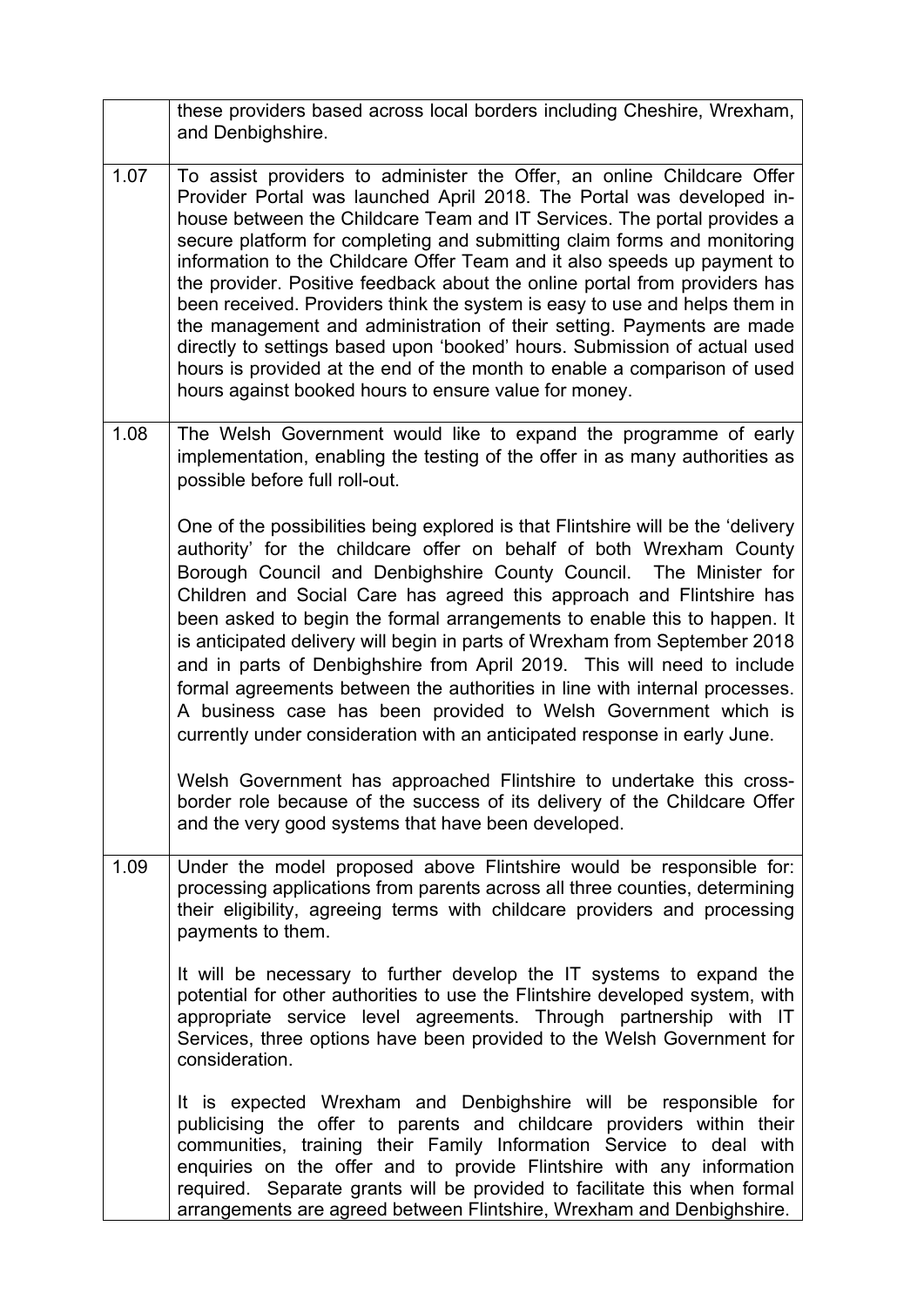|      | These grants will continue to be paid on a claims basis to ensure that the<br>childcare element is fully funded by the Welsh Government.                                                                                                                                                                                                                                                                                                                                                                             |  |
|------|----------------------------------------------------------------------------------------------------------------------------------------------------------------------------------------------------------------------------------------------------------------------------------------------------------------------------------------------------------------------------------------------------------------------------------------------------------------------------------------------------------------------|--|
| 1.10 | With regards to the strategic roll-out of the Childcare Offer across the<br>whole of Wales, Welsh Government wishes to make the process as<br>uniform as possible and to achieve maximum value for money. The<br>administration of the process has been driven by the following principles:                                                                                                                                                                                                                          |  |
|      | • the process for applying for the offer should be as uniform as<br>possible for parents;<br>the process for payments to childcare providers should be as<br>straightforward as possible, particularly so if they are delivering<br>childcare for parents from more than one local authority;<br>• reducing the duplication of effort in developing systems and<br>processes;<br>building on existing best practice and reducing the differences in<br>approach across Wales; and<br>• achieving economies of scale. |  |
|      | Welsh Government are in discussions with Her Majesty's Revenue and<br>Customs (HMRC) about the longer-term development of an on-line<br>application process for parents to apply for the Childcare Offer and be<br>checked for eligibility. This would also have the potential for childcare<br>providers to receive payment. Using HMRC would minimise the cost to<br>Welsh Government in the full roll out of the Childcare Offer.                                                                                 |  |

| 3.00 | <b>RESOURCE IMPLICATIONS</b>                                                                                                                                                                                                                                                                                               |
|------|----------------------------------------------------------------------------------------------------------------------------------------------------------------------------------------------------------------------------------------------------------------------------------------------------------------------------|
| 3.01 | There are no immediate financial implications for Flintshire County Council<br>resulting from the 'the Offer' as this is a fully grant funded programme by<br>the Welsh Government. The grant is administered by the local authority as<br>the accountable body.                                                           |
|      | Should in the future Welsh Government decide to end the scheme there<br>may be some redundancy costs or reallocation of grants to cover posts.                                                                                                                                                                             |
| 3.02 | The Welsh Government provided a budget for the administration of the<br>offer locally for 2016/17 and has provided a budget for a further 18 months<br>from April 2018. This is a separate grant to the payments to settings.<br>There will also be a separate grant for working on behalf of Denbighshire<br>and Wrexham. |
| 3.03 | The delivery of the Childcare Offer for Wales in Flintshire is largely digitally<br>based. As such, traditional printing costs associated the application,<br>processing, promoting and publicising the Childcare Offer are minimal,<br>although a small budget associated with this activity is still required.           |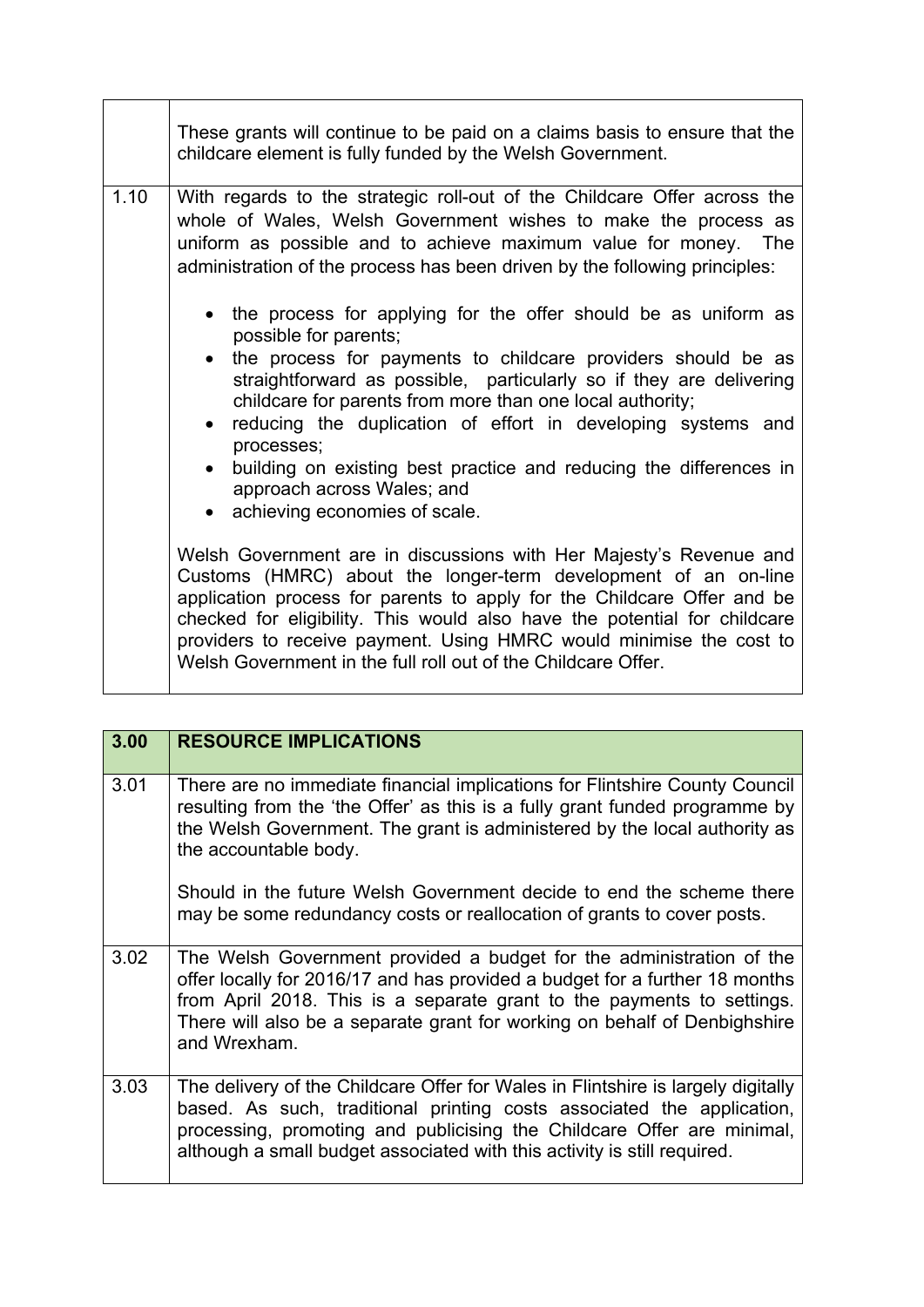| 4.00 | <b>CONSULTATIONS REQUIRED / CARRIED OUT</b>                                                                                                                                                                                                                                                                                                                                                                                                                   |
|------|---------------------------------------------------------------------------------------------------------------------------------------------------------------------------------------------------------------------------------------------------------------------------------------------------------------------------------------------------------------------------------------------------------------------------------------------------------------|
| 4.01 | Locally, the Childcare Sufficiency Assessment continues to be completed<br>annually, the results of which are used to plan to ensure sufficient<br>childcare is available in all parts of Flintshire to meet demand for childcare<br>and Foundation Phase education.                                                                                                                                                                                          |
| 4.02 | Regular provider events and 'surgeries' continue to be held by the<br>Childcare Offer Team to ensure existing and new providers are kept up-to-<br>date with the latest developments of the Offer and to ensure providers<br>have an opportunity to feedback their experiences of the Offer to the<br>Childcare Offer Team.                                                                                                                                   |
| 4.03 | The Childcare Offer Advisory Group continues to meet regularly to support<br>the development and delivery of the Offer in Flintshire. The Advisory group<br>consists of representatives of CWLWM and Officers of the County.                                                                                                                                                                                                                                  |
| 4.04 | The Welsh Government has commissioned NatCen Social Research (in<br>partnership with Arad Research) to gather the views of settings who<br>provide the offer and parents who receive the Offer. In May a letter and / or<br>email containing a survey link and unique access code was sent to parents<br>inviting parents complete a short 15 minute online survey. The information<br>collected will help to improve early education and childcare in Wales. |

| 5.00 | <b>RISK MANAGEMENT</b>                                                                                                                                                                                                                          |
|------|-------------------------------------------------------------------------------------------------------------------------------------------------------------------------------------------------------------------------------------------------|
| 5.01 | Risks to the project:<br>Not having sufficient registered childcare settings to provide places for all<br>eligible children in Flintshire and to meet the demand for other<br>programmes including Flying Start and Foundation Phase education. |
|      | There was originally concern that there would be a shortage of childcare<br>provision during school holidays. To date, this concern has not been<br>realised, although it will be continually monitored.<br>Both situations are monitored.      |

| 6.00 | <b>APPENDICES</b> |
|------|-------------------|
| 6.01 | None.             |